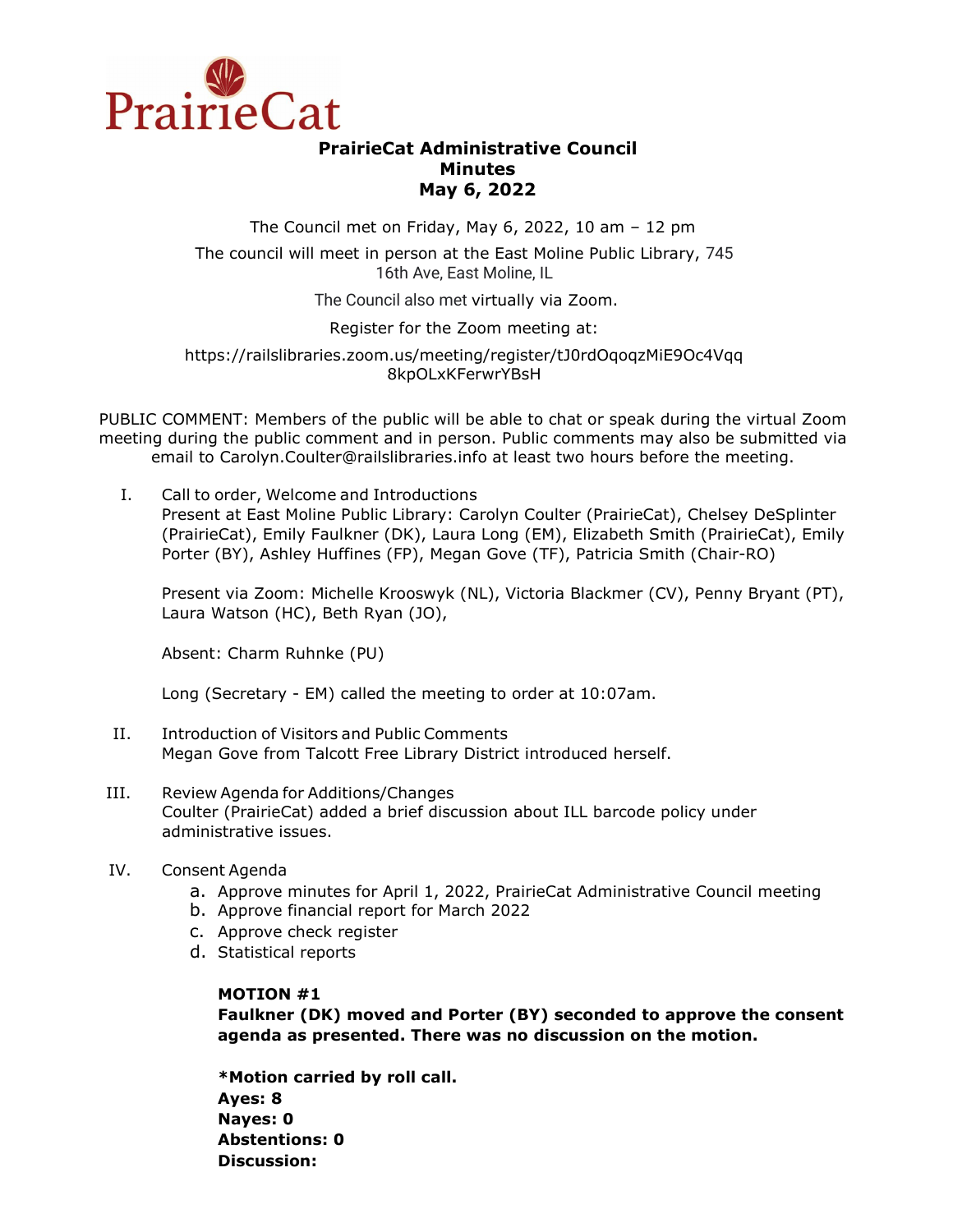### V. Membership Update

a. Update, Mt. Carroll, and North Chicago projects

Coulter (PrairieCat) state the IGAs were just approved for North Chicago and Mt. Carroll. John Slanicky has been working with Mt. Carroll. They have several items that do not have barcodes that will work with the system, so we are working on a way to re-barcode part of their collection.

Coulter said we have turned in and received the counter signed agreements from Innovative for North Chicago. It looks like they will be receiving their grant money to help join PrairieCat. We have received North Chicago and Mt. Carroll's counter signed IGAs.

- VI. Administrative Issues
	- a. ACTION: Approve offer of \$11,000 from RAILS for Bolingbrook Ford Taurus Coulter (PrairieCat) stated RAILS has given an official offer of \$11,000 for the Ford Taurus. This number is slightly below the Kelly Blue Book price, but still a fair offer.

### **MOTION #2**

**Porter (BY) moved and Huffines (FP) seconded to approve the offer of \$11,000 from RAILS for the Bolingbrook Ford Taurus. There was no discussion on the motion.** 

**\*Motion carried by roll call. Ayes: 9 Nayes: 0 Abstentions: 0 Discussion:**

b. ACTION: Approve public library representation (tier levels) for FY23 Coulter (PrairieCat) stated the only change in tiers was a flipflop between Harvard Diggins Library and Flagg Rochelle Public Library District. Harvard Diggins went from a Tier 2 library to a Tier 3 library and Flagg Rochelle went from a Tier 3 to a Tier 2. Faulkner (DK) asked if the tier level just determine who can serve on PrairieCat elected governing bodies and committees? Coulter answered yes, and it also determines on a library can vote.

## **MOTION #3**

**Huffines (FP) moved and Porter (BY) seconded to approve the public library representation (tier levels) for FY23. There was no discussion on the motion.** 

**\*Motion carried by roll call. Ayes: 9 Nayes: 0 Abstentions: 0 Discussion:**

c. Review IMRF audit

Coulter (PrairieCat) stated that PrairieCat was audited by IMRF. The audit found that PrairieCat did not have IMRF Resolution 6.72 on file. If we do not sign this resolution, contributions to IMRF will be based on a gross salary less pre-taxed medical, dental and vision benefits, resulting in a lower contribution by the employee and the employer. PrairieCat would also have to go back change all contributions made that have included these pre-tax premiums. Coulter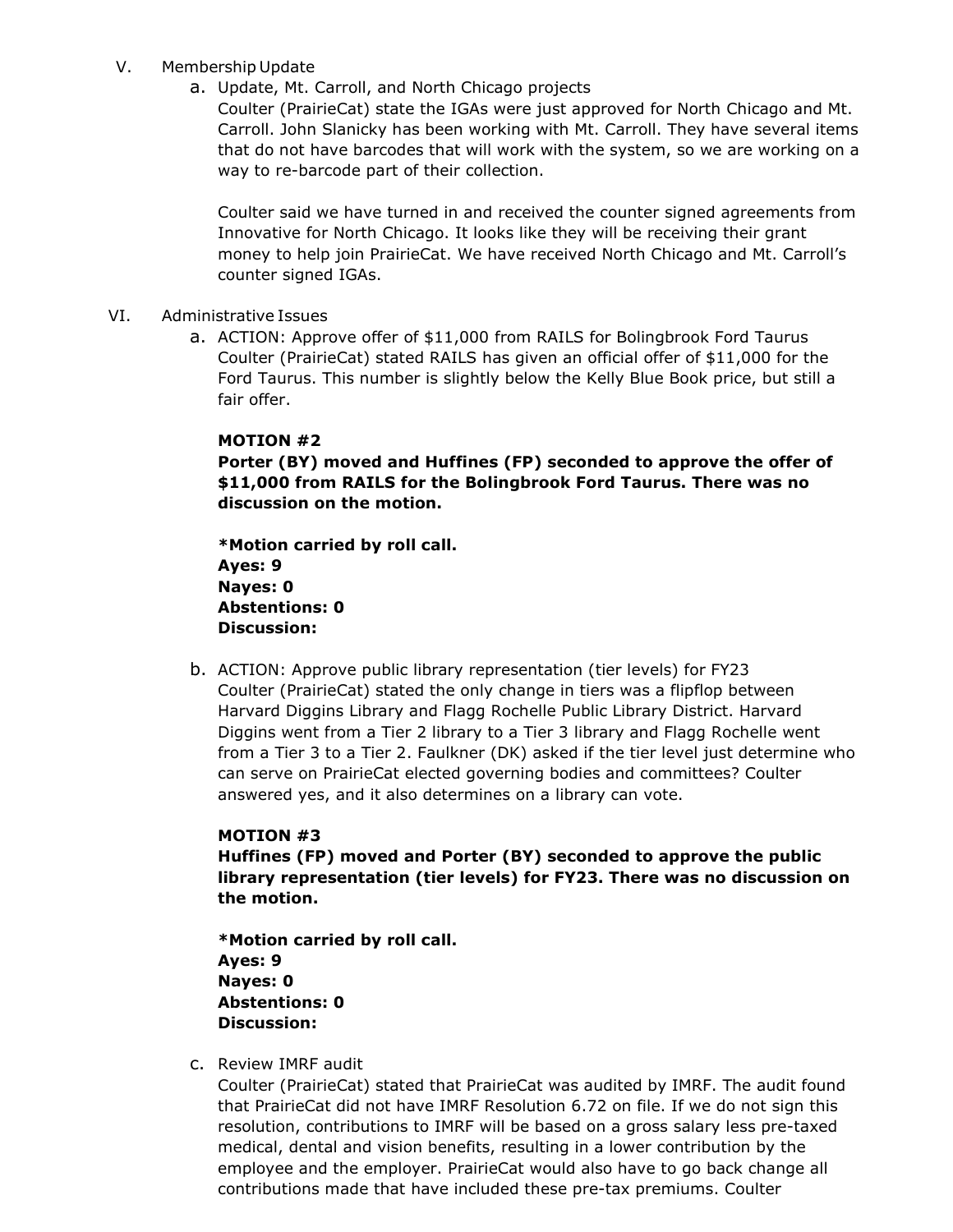recommends signing IMRF resolution 6.72 for the benefit of the PrairieCat staff.

d. ACTION: Approve IMRF resolution 6.72

### **MOTION #4**

**Porter (BY) moved and Faulkner (DK) seconded to approve IMRF resolution 6.72. There was no discussion on the motion.** 

**\*Motion carried by roll call. Ayes: 9 Nayes: 0 Abstentions: 0 Discussion:**

e. Review Strategic Plan FY23 action plan

Coulter (PrairieCat) mentioned the need to periodically review the strategic plan and evaluate our progress with the action plan. We fell behind slightly due to COVID, but we have been caught up. Faulkner (DK) asked if there was anything in action plan that we shouldn't do? Coulter replied no, but some items are tabled until FY23-24. Ryan (JO) asked if has there been a consideration for a directors list for just PC libraries? Coulter answered PrairieCat would like to see this included in the forums on the new support site instead of an email list.

f. Review final election slate

Coulter (PrairieCat) presented the election slate for FY23. Long (EM) double checked that there is only one contested seat. Coulter confirmed.

g. Discussion of ILL Policy

Coulter (PrairieCat) received an email from a patron of a paper library district, Farm Ridge in Farm Ridge Township in Grand Ridge, IL. This patron wants to use PrairieCat's ILL barcodes, asking if her library can buy the barcodes and then place holds in PrairieCat. Farm Ridge is not a member of RAILS. Coulter started looking at the PrairieCat General Policy Manual and found that it does not state the requirement of being a RAILS member to buy barcodes. This is an oversight in the General Policy Manual. The PrairieCat Circulation Manual does specify the RAILS member requirement. The addition of the RAILS membership requirement to buy barcodes needs to be added to the PrairieCat General Policy Manual. It will be on the agenda to add the requirement of being a member of a state library system to buy barcodes at the June Administrative Council meeting.

#### VII. Ad Hoc Committee Updates

a. Resource Sharing Committee – Report from 4/27/2022

Coulter (PrairieCat) gave the Resource Sharing report. The Committee discussed the RFI put out for IT services. IT support and consultancy was the number one service requested from the survey for PrairieCat Plus. We have received three responses to the RFI. RSM, Progent, and State Line responded. We will be reviewing these soon.

Coulter said the other topic discussed was this year's Resource Sharing Summit. It was agreed upon that the topic will be around patron engagement and patron changes since the pandemic. The Committee will work to create a more specific/narrowed down topic.

- b. Finance Committee No report
- VIII. Review of Meeting what worked and what didn't